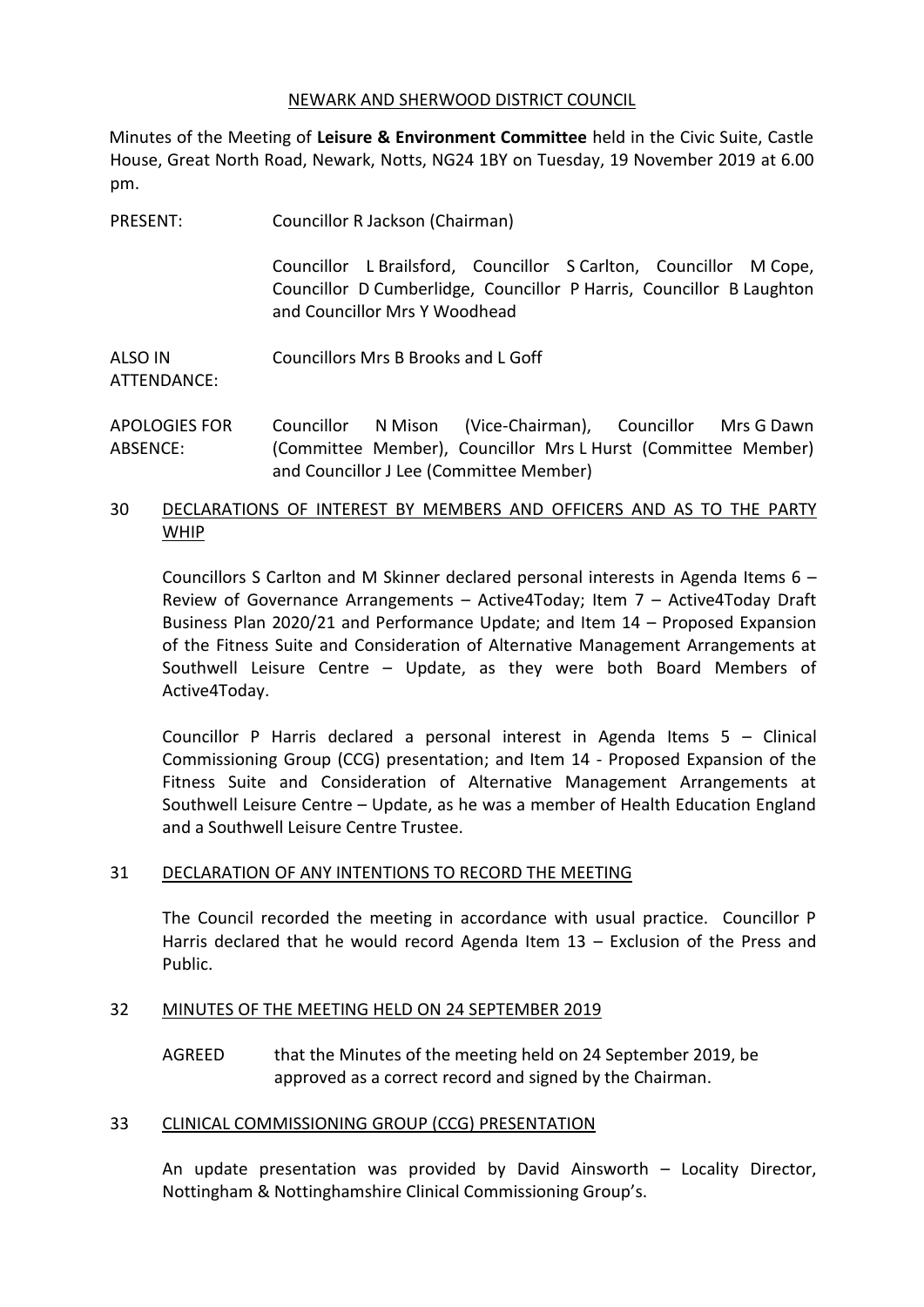The Chairman thanked David Ainsworth for attending and presenting the informative presentation and invited him back to a future meeting of the Leisure & Environment Committee.

#### 34 REVIEW OF GOVERNANCE ARRANGEMENTS - ACTIVE4TODAY

The Committee considered the report presented by the Senior Health and Community Relations Officer which sought approval for the changes to the governance and financial arrangements between the Council and Active4Today Limited.

The report provided the details and reasons for the proposed changes regarding the Governance Agreement. The elected Members, Officer and Directors to the Board and their roles were also detailed and information regarding non-voting directors was also included which reflected recent external legal advice regarding non-voting directors. The Service Contract was also contained within the report and reasons for proposed changes explained in detail.

AGREED (with 7 votes For and 2 Abstentions) that:

- (a) Agree a Governance Agreement between the Council and the Company, that sits alongside the Articles, that underlines the Council's role as shareholder in exercising a decisive influence over both strategic objectives and significant decisions of the Company;
- (b) Agree to a review of the existing officer and member director appointments to the Board, given the conflict issues highlighted in section 3 of the report;
- (c) Give director voting rights to the Managing Director of the Company Active4Today;
- (d) Review the payment mechanism within the Service Contract so that there is a single payment mechanism either to or from the Company, with no separate clause for sharing in the 'operating surplus' of the Company;
- (e) Approve any consequential minor amendments to the Company's Articles arising from the above recommendations; and
- (f) Members note the aspiration for the company to be selfsustainable and hence the allocation of the management fee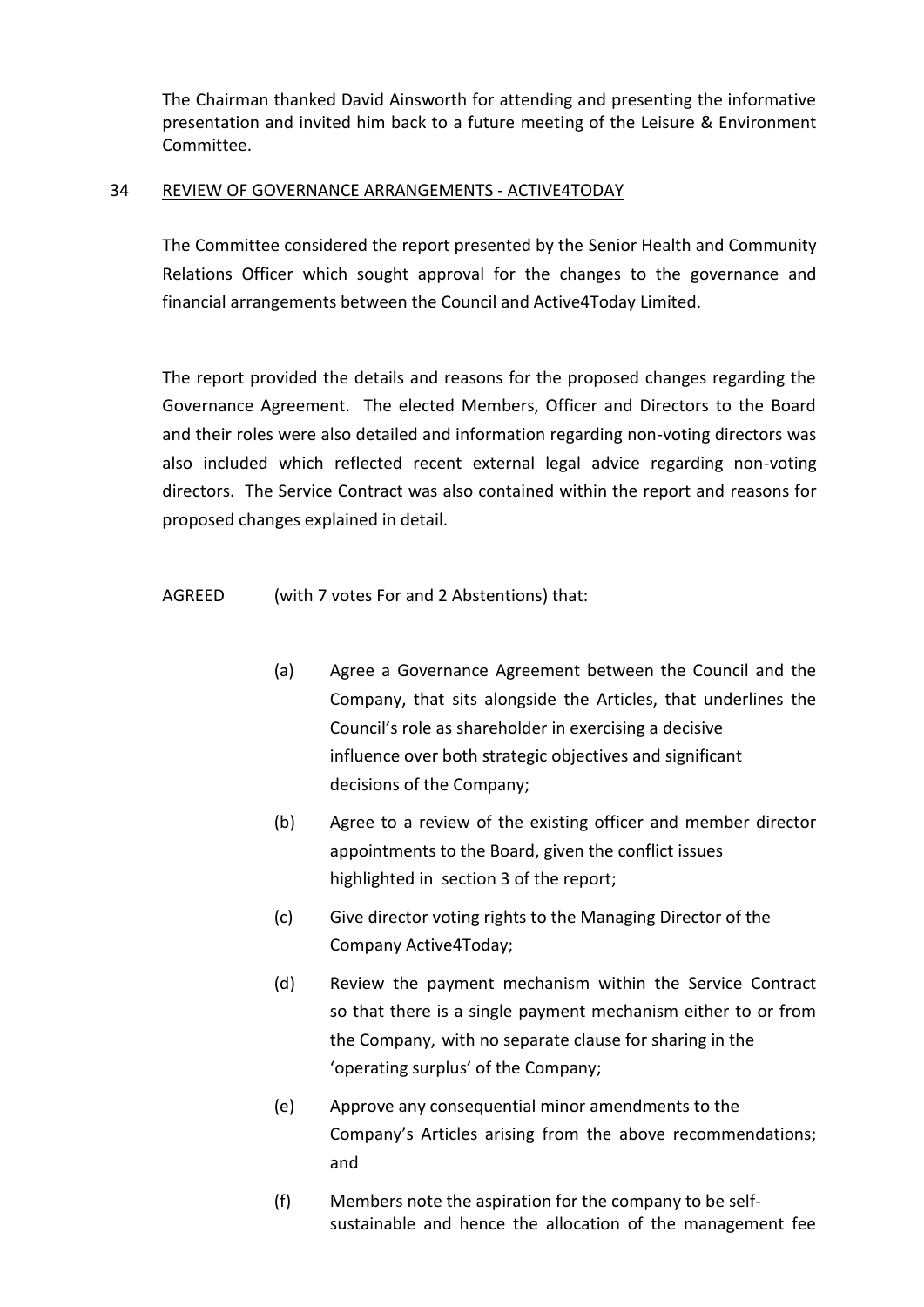## 35 ACTIVE4TODAY DRAFT BUSINESS PLAN 2020/21 AND PERFORMANCE UPDATE

The Committee considered the report presented by the Senior Health and Community Relations Officer and Managing Director – Active4Today, which provided the Active4Today Draft Business Plan 2020/21 and updated the Committee on the Company's latest quarterly performance, 1 July 2019 to 30 September 2019.

Following Committee consideration of this report a final Business Plan would be presented to the January 2020 Committee, as such this was an opportunity for the Committee to influence the Final Business Plan for 2020/21.

It was reported that the best indicators for the underlying strength of the Company were the adult and children's membership bases. The management report detailed that the leisure centres were continuing to perform well with increases reported in adult membership up by 220 on the same period in 2018, rising from 8,635 to 8,855 (+2.55%) across all four sites with the Newark Sports and Fitness Centre continuing to perform strongly. Children's membership was down by 126 from 3,982 to 3,856 (- 3.16%) compared with the corresponding period in 2018 which was largely attributable to the loss of water space at Dukeries Leisure Centre which would continue to influence junior memberships until the new swimming pool was operational in 2020. The overall membership at period end was 12,711 up from 12,617 in September 2018 a net increase of 94 members. The report also detailed the user visits at the end of period 2 which had increased from 582,939 to 620,938 up 37,999 compared to 2018 equating to an uplift of 6.52% achieved through improvements in junior usage up from 195,856 to 201,815 (+3.04%), 60+ usage up from 58,838 to 66,011 (+12.19%) and improvements to use by customers from more deprived areas up from 9,426 to 10,379 (+10.11%). The report also detailed GP referrals, partnership working and management fee for Southwell Leisure Centre Trust.

It was reported that the company was forecasting a £22,000 deficit at year-end based on performance to date. That represented a substantial reduction in the deficit forecasted in January 2019 of £75,000 and it was anticipated that the position in relation to income and expenditure would continue to be closely monitored to ensure that the outturn position was more favourable and the deficit forecasted was further reduced.

The Draft Business Plan 2020/21 was attached to the report. The company had identified a number of actions it was proposing to undertake with the aim of facilitating the delivery of the three outcomes the Committee set the company up to achieve, namely: Healthy and Active Lifestyles, Accessible Facilities and Improved Financial Viability.

A Member suggested that the Committee ask Southwell Leisure Trust to provide regular reports to the Committee providing their accounts.

AGREED (unanimously) that: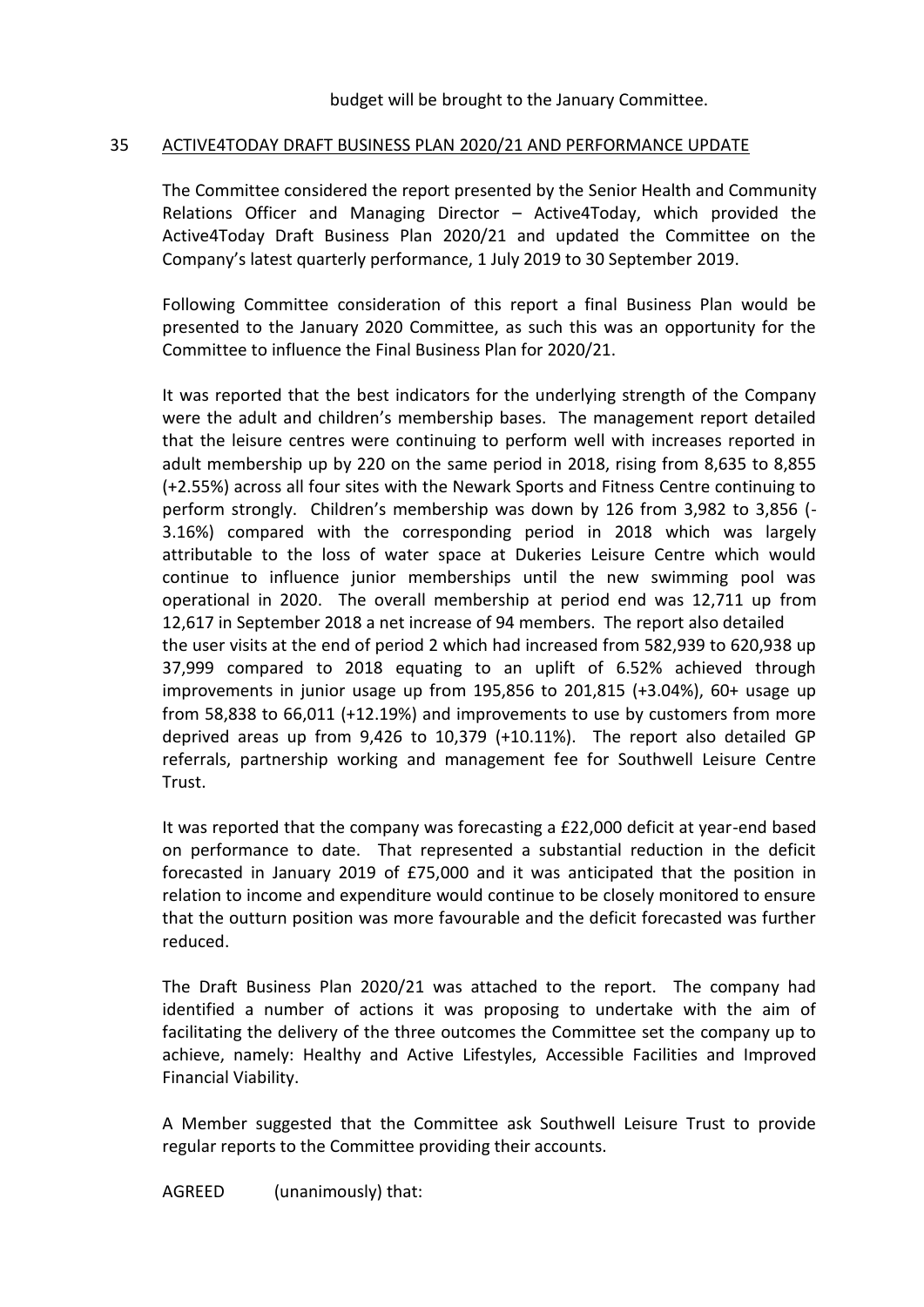- (a) the Committee consider the Active4Today Draft Business Plan 2020/2021 and make any representations to the Company via the Authorised Officer;
- (b) the Quarter 2 performance be noted;
- (c) Active4Today provides the January committee meeting with its latest in-year financial position and full year forecast in order that the Committee can form judgements on the appropriateness of the 'management' fee payable in 2019/20; and
- (d) the Leisure Centre Trust be asked to provide regular reports including their accounts.

#### 36 REVIEW OF BULKY WASTE AND ELECTRICAL ITEMS COLLECTION

The Committee considered the report presented by the Business Manager Transport & Waste Services, which provided the Committee with an analysis of the collection service and set out proposals for future development.

The council currently collected household waste that did not fit in the household bin through two routes. The first used a box van equipped with a tail lift to collect electrical items including fridges and freezers. These were taken to the Household Waste Recycling Centre where they were passed on for recovery. Other bulky items were collected using a refuse collection vehicle and were taken with the household refuse for incineration. The service collected over 4300 bulky items and 1410 electrical items in 2018/19. A study was already underway to look at the possibilities of implementing a re-use scheme for many of the items collected through these services in council properties.

Questions had been raised about whether charging for Excess waste collection encouraged fly tipping. Comparisons were made with three local authorities who collected excess waste free of charge, to see if there was a significant variation in the quantity of fly tipped waste or in its composition which was detailed in Appendix A to the report. The analysis showed that a free collection did not result in a reduction in fly tipping there were significant number of factors involved in fly tipping which was a crime that did not follow geographical boundaries. Some of Newark and Sherwood's best features such as its rural nature combined with great transport links unfortunately made it an ideal area in which to fly tip waste.

The report detailed the review of charges and proposals.

Members commented that more publicity regarding bulky waste should be undertaken using the Councils magazine 'Voice' and leaflet drops informing the community what can be recycled such as batteries and how that can be achieved. It was also commented that small independent traders should be allowed to register to use household collection centres which may reduce fly tipping; this should be raised with Veolia. It was suggested that a periodic bulky waste collection should be undertaken in targeted areas. It was also commented that the days of action should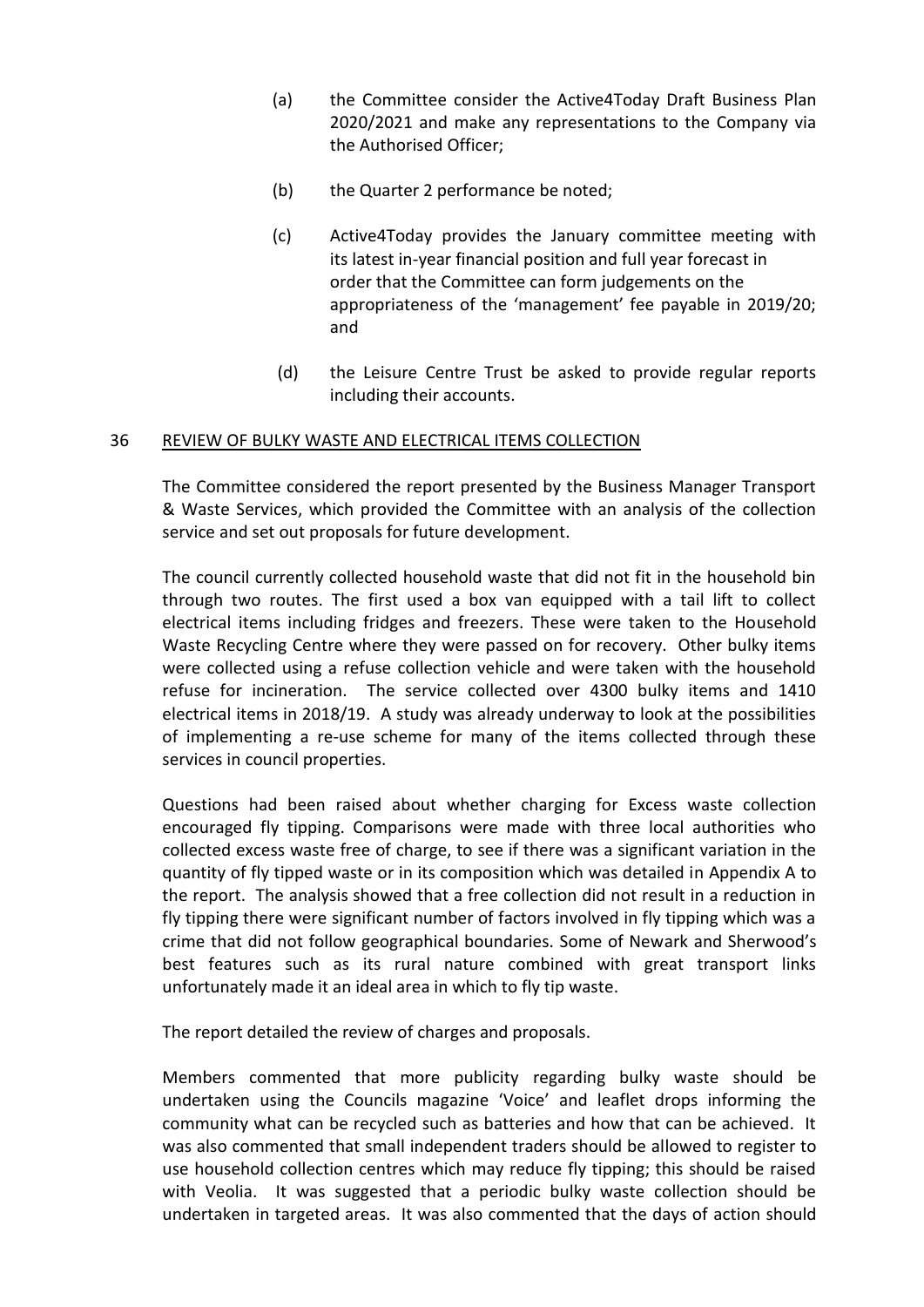be planned well in advance in order for communities to be fully engaged. It was suggested that the Council work with the retailer to coordinate the disposal of white goods, although the Business Manager Transport & Waste commented that due to the amount of white goods being purchased this may be difficult to achieve.

Members commented on the recent prosecution and current prosecution taking place regarding fly tipping and asked if that could be disseminated into the community to act as a warning that action was taken for this crime.

## AGREED (unanimously) that:

- (a) Newark & Sherwood do not progress with a "free of charge" bulky waste service at this time;
- (b) the bulky waste and white goods charges are altered in line with the proposals in 5.3 of the report;
- (c) the provision of free bulky waste days are trialled in selected areas and are dovetailed with the next 3 Days of Action being planned in 2020; and
- (d) some of the current Cleaner, Safer, Greener budget is utilised to fund the additional promotion of the bulky waste service.

### 37 NEWARK AND SHERWOOD TIME TO CHANGE EMPLOYER PLEDGE

The Committee considered the report presented by the Director of Communities and Environment which sought nominations for the appointment of Member Mental Health Champions from each political party given the cross party support for the motion entitled 'The mental Health Challenge' which was considered at Full Council on 15 October 2019.

It was reported that given the cross party support and to enable the Council to progress its commitment to the 'Time to Change Employer Pledge', it was proposed that each political party nominate a Member Mental Health Champion.

AGREED (unanimously) that the Leisure and Environment Committee approve the proposal that each political party nominates a Member Mental Health Champion to support the Council deliver on its commitment to the 'Time to Change Employer Pledge.'

#### 38 OLLERTON TOWN CENTRE DAY OF ACTION

The Committee considered the report presented by the Director of Communities and Environment which appraised Members regarding the Ollerton Town Centre Day of Action, which took place on 23 October 2019.

It was reported that the event involved the District and Town Councils, Police, Fire and Rescue Service, Newark and Sherwood Homes, the County Council and community volunteers. Over the course of the day, more than 6.6 tonnes of rubbish was removed through community litter picks, street cleaning and action on fly-tips. A tonne of green waste was also removed by the Council's grounds maintenance team and evergreen shrubs planted. The report listed the highlights from the day.